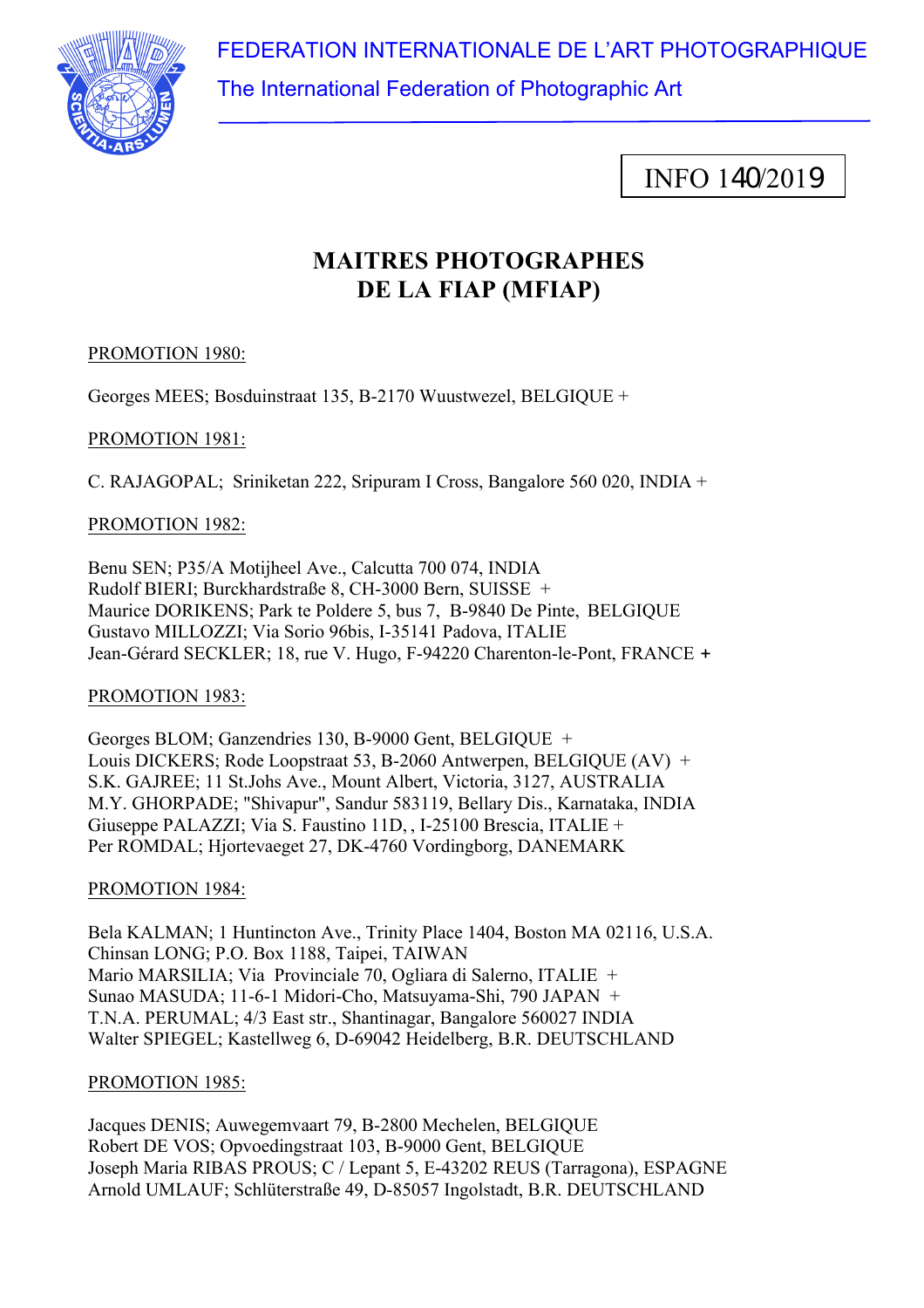#### PROMOTION 1986:

Etienne DESMET; Steneplein 44, B-9660 Brakel, BELGIQUE Eddy WELLENS; Blauwesteenstraat 39, B-2550 Kontich, BELGIQUE Leo K.K.WONG; 14B Everwell Garden, 1st Sheung Hong Street, Howantin, Kowloon, HONG KONG Miloslav STIBOR; K. Sidlisti 8, CS-77200 Olomouc, CZECH REPUBLIC Armand VOLDERS; Gildestraat 12, B-2400 Mol, BELGIQUE + Kenneth CHENG; 138 Bonis Ave. Apt 319, Toronto, Ontario M1T 3V9, CANADA Andrée PRESCHIA; 28b, Neuves Brassines, B-4000 Liège, BELGIQUE

## PROMOTION 1987:

Robrecht VERWERFT; Broekbosstraat 153, B-2550 Kontich, BELGIQUE Etienne PIERLOT; Ch. d'Argenteau 62, B-4531 Argenteau-Visé, BELGIQUE Odette BRETSCHER; Kunoweg 25, CH-3047 Bremgarten/Bern, SUISSE + Arie VAN PRAAG; Chemin du Marais Long 5b, CH-1217 Meyrin, SUISSE Raymond ERBS; 6, rue des Roses, L-7335 Heisdorf, G.D. de LUXEMBOURG Manfred KRIEGELSTEIN; Gregor-Mendel-Str. 2 D-14469 Potsdam,DEUTSCHLAND

#### PROMOTION 1988:

Nestor CROUGHS; 76, rue du Désert, B-4100 Seraing, BELGIQUE + Peter DIERSCH; Sulzbachtalstr. 374, D-66280 Sulzbach, B.R.DEUTSCHLAND Felic. JEANMART; Debenedetti 2100-T-2B-11F, 1871 Avellaneda, ARGENTINE Jan MICHIELS; Groenstraat 85, B-2008 Antwerpen, BELGIQUE Enric PAMIES; Conflent 25 / El Pinar, E-43206, Reus, ESPAGNE Gijs VAN GENT; Jachtlaan 31, NL-6713 KK Ede, PAYS-BAS

#### PROMOTION 1989:

Pedro CRUZ; C/Plaza de los Fueros 2 - 1 B, E-31590 CASTEJON (Navarra), ESPAGNE Khattab HADJEBA; 12 Av. des Cerisiers, CH-1009 Pully, SUISSE + Michel HUNOT; 3, rue de Dourdan, F-78000 Rambouillet, FRANCE Vicente PEIRO; Av. Lope de Vega 47 – 2 – P, E-26006 LOGROÑO, ESPAGNE Ian PLATT; 1 The Brambles, Goggs Lane, Redlynch, Salisbury, SP5 2HP, ENGLAND Jean PRISSETTE; 2, rue du Peintre Sisley, F-77250 Moret-s-Loing, FRANCE (AV) Bernard SANCH; 8/12, Av. Léo Lagrange, F-93190 Livry-Gargan, FRANCE (AV) Ramon I. SERRAS AIZPURUA; Torre Luzeako Parkea 1 – 1, E-20800 Zarautz (Gipuzkoa), ESPAGNE Albert SNEIJKERS; Reinpadstraat 61, B-3600 Genk, BELGIQUE Bhaj SRINIVASA; No2, 3rd cross, S.C. Road, Bangalore 560 009, INDIA

#### PROMOTION 1990:

Franc. J. LABARGA; Monasterio de Usun 4-10, E-31011 Pamplona, (Navarra) ESPAGNE Pierre MAFFAIT; "La Cigalière" \* Les Bontoux, F-26110 Venterol, FRANCE Santi PUJOL VILADRICH; Barcelona 17 / 4-1, E-08242 Manresa, ESPAGNE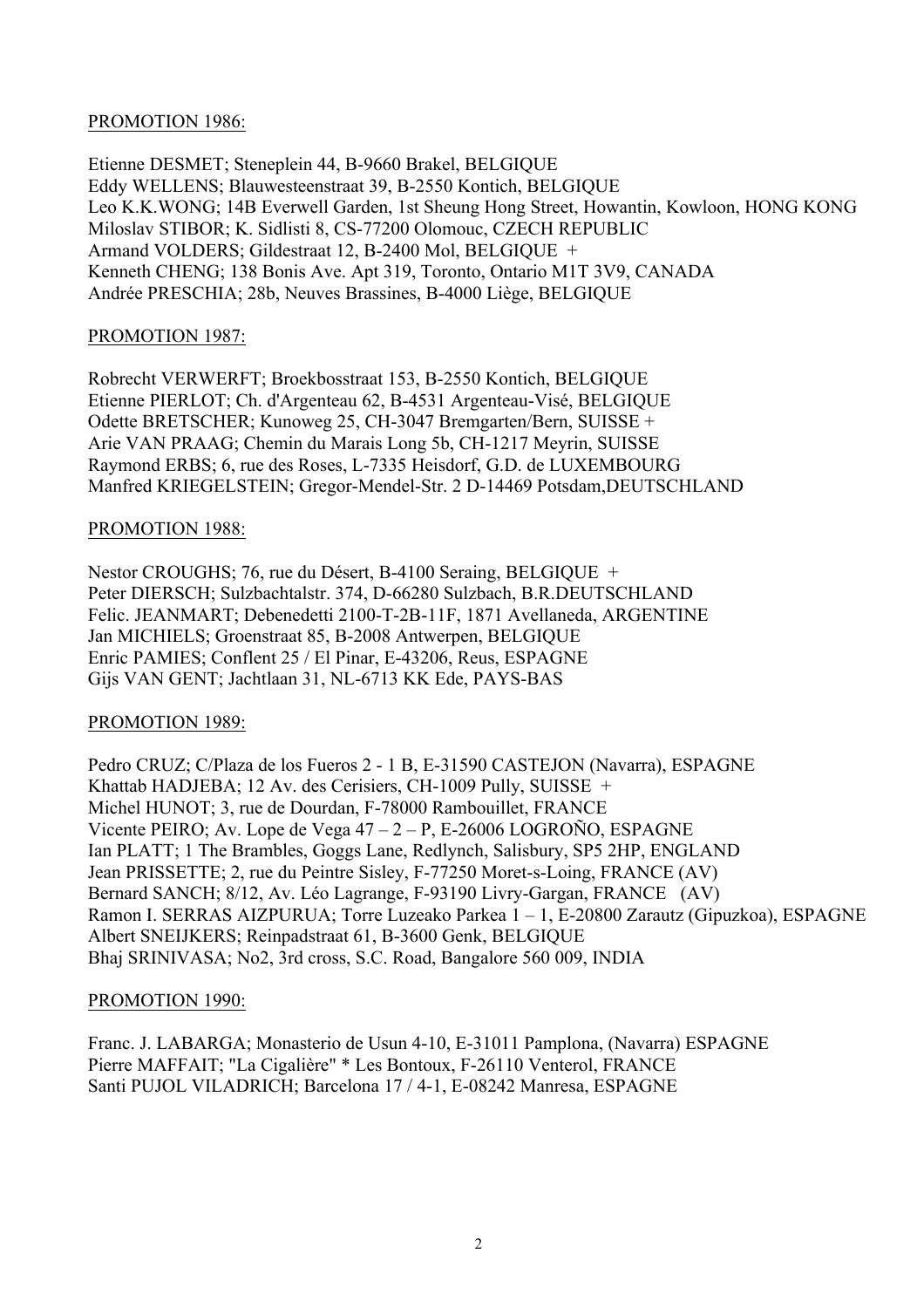#### PROMOTION 1991:

Jos. VAN DEUN; Patersstraat, 36, B-2300 Turnhout, BELGIQUE + Oreste MENICHETTI; Via P. Togliati 22, I-56021 Cascina, ITALIE Ernö TILLAI; Felgömalom utca 16/1, H-7621 Pécs, HONGRIE Colin WESTGATE; Stable House, 2 Carriers Close, West Mersea, Colchester, CO5 8NY; ENGLAND George LANITIS; P.O.Box 666, Nicosia, CYPRUS +

#### PROMOTION 1992:

Jose J. Martinez OCHOA; C/ Aparado de Correos, 291 PO Box 291, E-11100 San Fernando, ESPAGNE Vitaly BUTYRIN; Sv. Jono 5-6, LT-2001 Vilnius, LITHUANIA Gary WEBER; 54 Tirriki Str., Charlestown, Newcastle, 2290, AUSTRALIA

#### PROMOTION 1993:

Susanta BANERJEE; AB-27 Deshbandhu Nagar, Calcutta 700 059, INDIA Peter GENNARD; 18 Lymsey Croft, Wordsley, Stourbridge, West Midlands, DY8 5ND, ENGLAND Kamiel D'HANIS; Durme Straat 22, B-9140 Temse, BELGIQUE Hugh MILSOM; 5 The Grotto, Ware Herts, SG12 9JH, ENGLAND

#### PROMOTION 1994:

Bernard BLUM; 1, rue de Hayange, L-9241 Diekirch, G.D. de LUXEMBOURG

## PROMOTION 1995:

Marcel LEYS; Brusselstraat 355, B-1702 Dilbeek, BELGIQUE

#### PROMOTION 1996:

Elfi HASIBEDER; Ampfererstraße 14, A-6020 Innsbruck, ÖSTERREICH Adolf MICHIELSEN; Groenendaallaan 358 bus 42, B-2030 Anvers, BELGIQUE +

#### PROMOTION 1997:

Rudolf HASIBEDER; Ampfererstraße 14, A-6020 Innsbruck, ÖSTERREICH Jan JANSEN; 't Grachtje Over 128, NL-1625 PN, Hoorn, PAYS-BAS M.A. MATTSSON; Magasinsvägen 18, S-681 53 Kristinehamn, SWEDEN Joachim W. DETTMER; P.O. Box 1310, D-50241 Pulheim, DEUTSCHLAND J.-P. SIMON; 300, route de l'Empereur, F-92500 Rueil-Malmaison, FRANCE (AV)

#### PROMOTION 1998:

Ulrich FISCHER; Stolmakareg. 20 C, S-57141 Nässjö, SWEDEN Barrie R. THOMAS; 85 Beech Gardens, Rainford, Merseyside, WA11 8EB, ENGLAND + John R. LAW; 1 Willow Close, Lt.Paxton, Huntingdon,Cambs, PE19 4PH, ENGLAND Pierre RUIZ; 16 bis, rue de la Fontaine la Reine, F-77000 Melun, FRANCE Derek SLATTERY; 9, rue Chabrey, CH-1202 Genève, SUISSE Michel NEUWELS; 42 A, rue du Menil, B-1410 Waterloo, BELGIQUE (AV)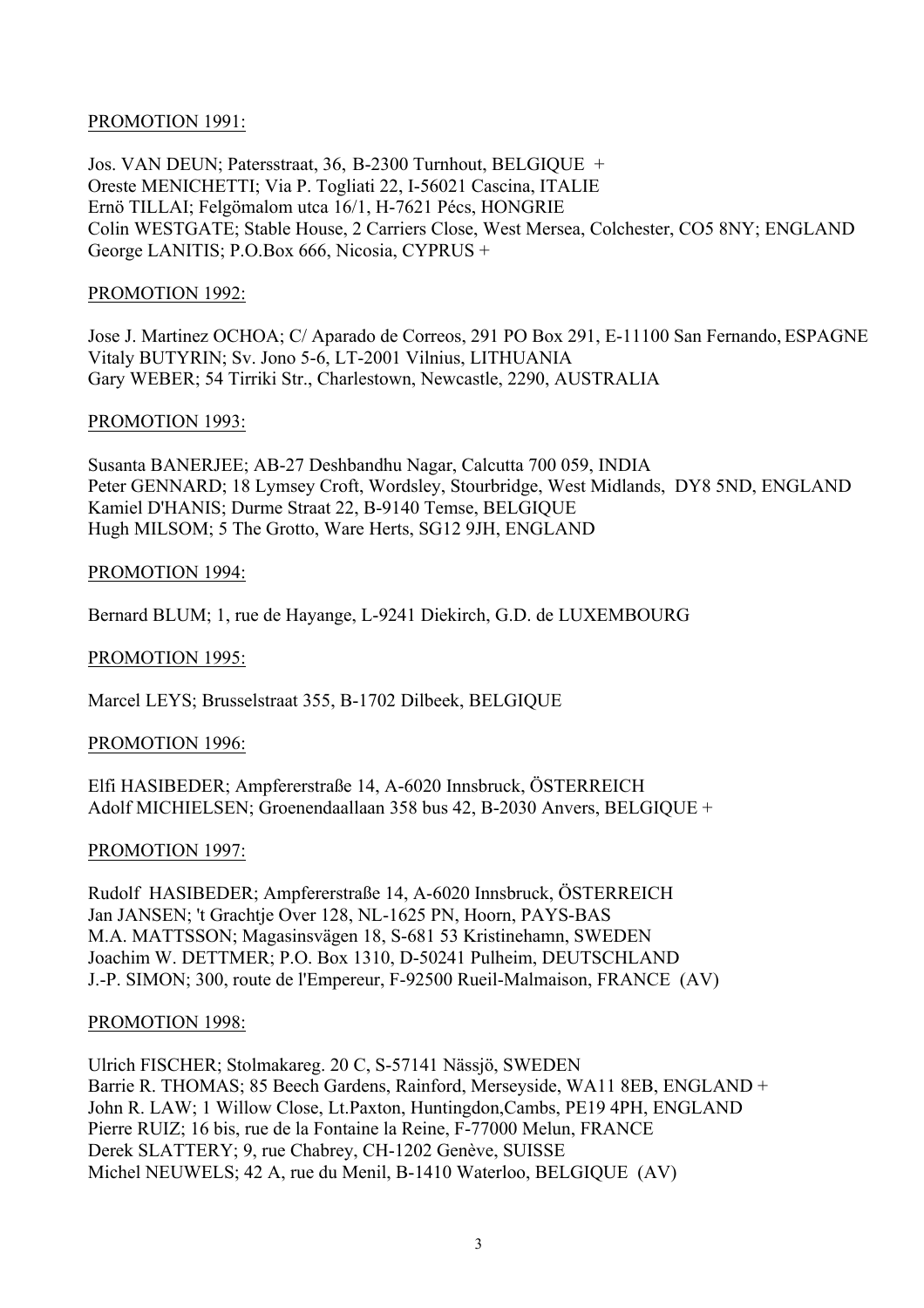#### PROMOTION 1999:

David BUTLER; 21 Collisdene Road, Orrell, Wigan, WN5 8RL, ENGLAND Hanumantharao SATISH; 35, 1st Main Street, Bangalore 560076, INDIA

#### PROMOTION 2000:

Rene THIRION; R.F. Droogmans 54, B-4540 Amay, BELGIQUE Gerard JOUFFRAY; 115, Avenue Salengro, F-59450 Sin le Noble, FRANCE Jean-Claude ROUX; 315 Ancienne Route de Générac, F-30900 Nîmes, FRANCE Syed Javaid A. KAZI; Sadaf, 60/C Satellite Town, Rawalpindi, 46300 PAKISTAN

#### PROMOTION 2001:

Roland ANTOINE, rue Lambert Dewonck 76, B-4452 Wihogne, BELGIQUE Jacky HUTTING, 12, rue de la Promenade, B-6700 Arlon, BELGIQUE Dominique TUILARD, 2, rue du Vau, F-45300 Estouy, FRANCE Riccardo BUSI, Via Corelli 86, I-50127 Firenze, ITALIE Willy SUYS, Judde Gaass 11, L-8281 Kehlen, LUXEMBOURG Vinko SKALE, Na Zelenici 13, SL-3000 Celje, SLOVENIA

# PROMOTION 2002:

Juan M. ALBA MOLINA, C/San Millàn 15 – 5°-J, E-29013 Malaga, ESPAGNA André BELLAMY, 14, rue du Maquis, F-56140 Saint Marcel, FRANCE German S. TELLO SOLER, Anselmo Clave 28A 1e-1a, E-08110 Montcada i Reixac, ESPAGNA Eric TOURLET, 11, avenue des Framboisiers, F-91420 Morangis, FRANCE Jacques VANNEUVILLE, Montée de la Croix, F-38510 Saint Victor de Morestel, FRANCE Giulio VEGGI, Corso Italia 50, I-13100 Vercelli, ITALIE

# PROMOTION 2003:

Amleto BOCCI, Ayacucho 1337 - 3° floor, C1111AAK, Buenos Aires, ARGENTINA Hilary ROBERTS, 86 The Fairways - Leamington SPA, Warwickshire, CV32 6HE, ENGLAND Jon Paul BAKER, 31, Boscobel Close, Holmer Lake, - Telford Shropshire, TF3 1QH, ENGLAND

#### PROMOTION 2004:

Juan Fio PALMER PICORNELL, C/Margarita Caimari 8,1-B, E- 07005 Palma de Mallorca, ESPAGNE Gary SPEER, 11 Ure Street, Oamaru, 8901, NOUVELLE - ZELANDE Frank BOOTS, Appenseweg 2, 7383 BC Voorst, PAYS - BAS Ricardo ZARATE, 20 Charmille des Flaneurs, 57100 Thionville, FRANCE, (AV) Junid Buin OSNAM AL-HAJ, BLK 251, Hougang Avenue 3, 08 – 368 Singapore 53025, SINGAPOUR Stanislovas ZVIRGZDAS, P.O.Box 1518, LT – 01123 Vilnius, LITUANIE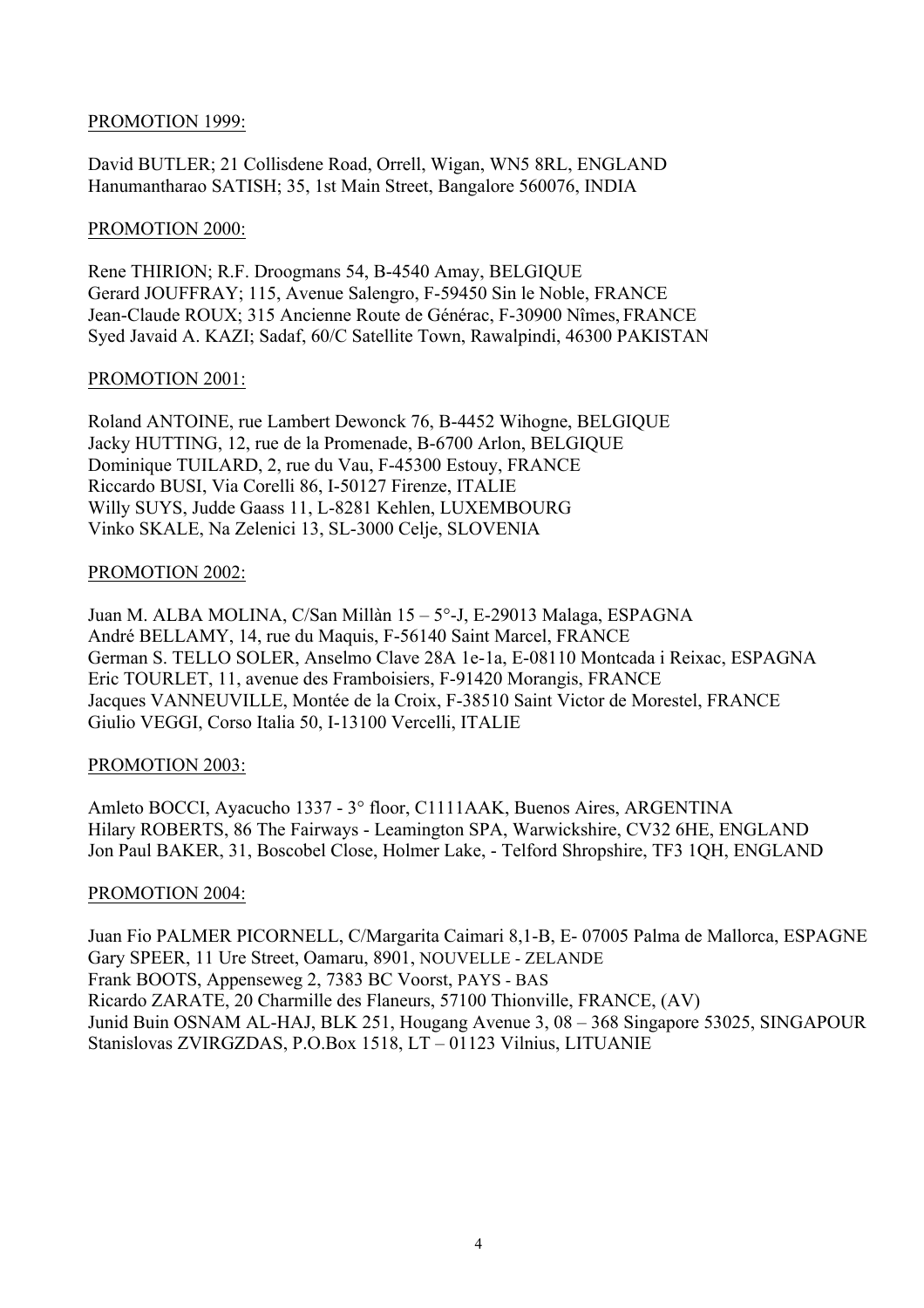#### PROMOTION 2005:

Jean-Daniel LEMOINE, 2 allée des Pervenches, F-91570 Bievres, FRANCE Virgilio BARDOSSI, Via M. de Bernardi 63, 50145 Firenze, ITALIE Virgilio GIURICIN, Centener 42, 52210 Rovinj, CROATIE Sean CASEY, 161 Ard Easmuin, Dundalk , Co Louth, IRLANDE

#### PROMOTION 2006:

Jean Claude BACLE, 22 rue de la Liberté, F-95100 Argenteuil, FRANCE Willy SPEGELAERE, Grintweg 96, B-8400 Oostende, BELGIQUE Huib LIMBERG, Pijperpad 30, NL-3766 CS Soest, PAYS – BAS John Richard SIMPSON, 10 Mill Court, Springbank Gardens, Dunblane, FK15 9JZ, Perthshire, SCOTLAND

#### PROMOTION 2007:

Francis NICOLL, Route De Liege, 170, 4720 La Calamine, BELGIQUE Roland VERBEKE, Ave des Châteaux, 5 - 7780 Comines-Warneton, BELGIQUE Erik LAURAEUS, Haapatie 50, Fi - 04480 Haaarajoki, FINLAND David CANTRILLE, Highviews Beach Road, West Bexington, Dorchester, Dorset, DT2 9DG, ENGLAND John CHAMBERLIN, 19, Rownham Mead, Hotwells, Bristol BS84ya, ENGLAND David WHEELER, Garden Flat, 2 Lancaster Grove, Belsize Park, London NW3 4NX, ENGLAND Praveen KUMAR, 1027, 4 Main , D Block, II Stage, Rajajinagar, Bangalore 560010, INDIA Madhu SARKAR, 38, Golf Club Road, Kolkata, 700033 , INDIA Jan-Thomas STAKE, Velamsgatan 8, SE – 68151 Kristinehamn, SWEDEN

# PROMOTION 2008:

Nicolás BERLINGIERI, Blanco Encalada 4750, P.B.2 – (1431) Buenos Aires, ARGENTINA Jozef AERTS, J. van Oostenrijkstr. 2 bus 3, B-3511, Hasselt, BELGIQUE Volker FRENZEL, Am Grenzweg 28, 64665 Alsbach, DEUTSCHLAND Bernd MAI, Heilsberger Weg 18, 44369 Dortmund, DEUTSCHLAND Secundi ROCA ROCA, C/Del Llevat, n.7, Bjos.Ida., 08840-Viladecans, ESPAGNE Jean-Claude MENNERON, 99 Chemin des Baillères, F-38080 – Saint Marcel Bel Accueil, FRANCE André TORRES, 52 rue du Champ de L'aire, F-49000 Angers, FRANCE Pierre PEDELMAS, 25bis Cours du Jeu du Mail, F-09500, Mirepoix, FRANCE Jean-Paul SCHMIT, 6 op der Baach, L-7346 Mullendorf, LUXEMBOURG Rod WHEELANS, 43 Lovers Walk, Dumfries, DGI 3QA, SCOTLAND

#### PROMOTION 2009:

Gwen CHARNOCK, South Lodge, Chorley Road, Worthington, Wigan Lancs, WNI 2XN ENGLAND Philip CHARNOCK, South Lodge, Chorley Road, Worthington, Wigan Lancs, WNI 2XN ENGLAND Margaret SALISBURY, Eothen, Ihighbury Crescent, Prestatyn, North Wales LL197PA ENGLAND Udo KRAMER, Im Gehren 25, 64665 Alsbach – Hàhnlein, DEUTSCHLAND Paul ANUP, Studio Chitrarupa 738, Diamond Harbour Road, Kolkata – 700008, INDIA Anil Risal SINGH, NRLC Sector E/3, Aliganj, 226024 Lucknow, INDIA Carlo DELLI, Via Mameli 42, 56017 San Giuliano Terme (Pisa), ITALIE Guy B. SAMOYAULT, Résidence La Fontaine, 118 Avenue saint Exupéry, 92160 Antony, FRANCE Quoc Tuan HOANG, 60 Nguyen Huy Tu, Dakao, District 01, Ho chi Minh city, VIETNAM Manfred BLUM, Im Pöschen 12, A-6974 Gaissau, ÖSTERREICH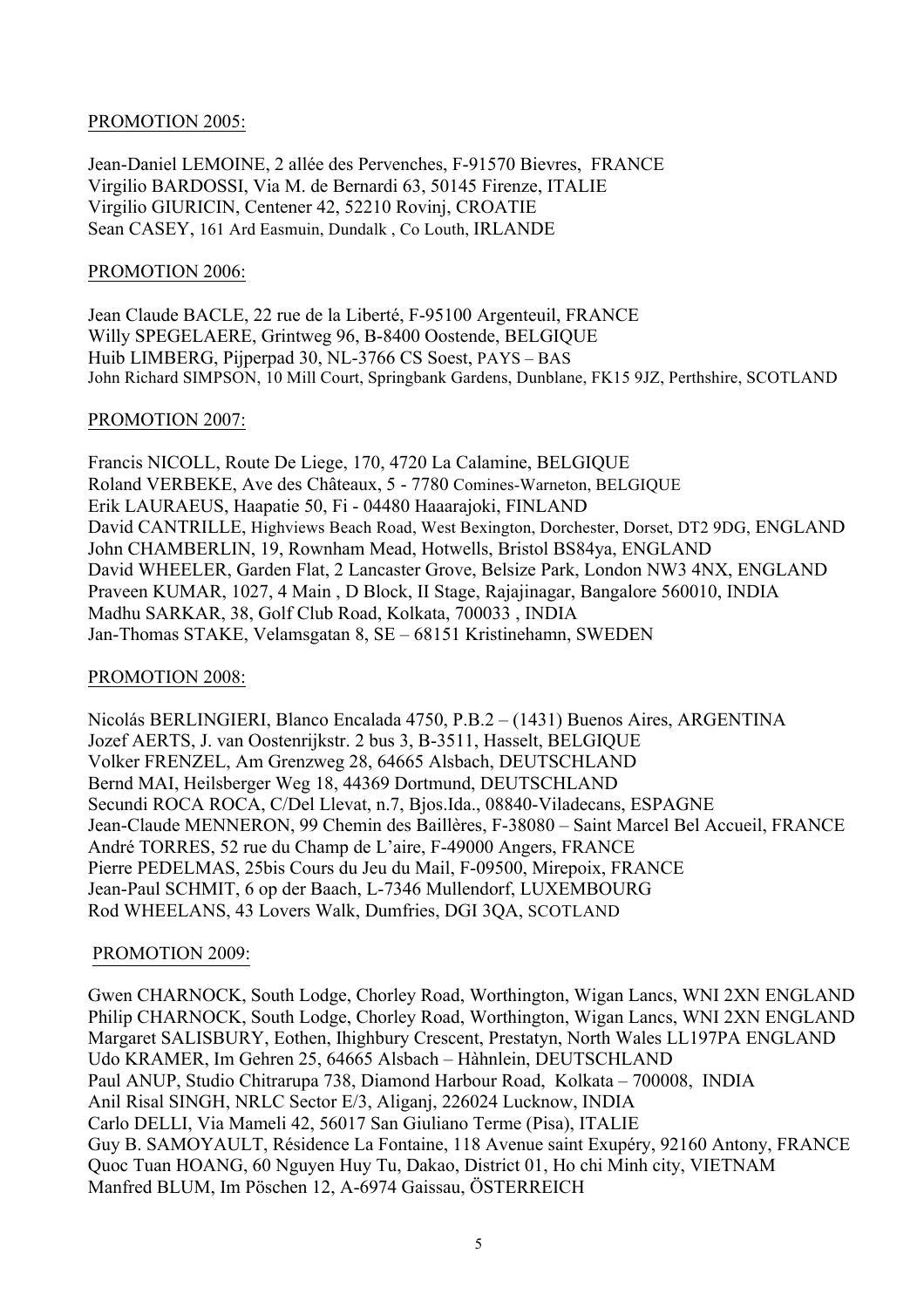#### PROMOTION 2010:

Carlo DIANA, Elzebosweg 6, B-3300 Tienen, BELGIQUE Colin Peter HARISSON, Pampas Close, Carterton, Oxford OX18 3YE ENGLAND Desmond CLINTON, 35 Hillview, Drogheda, IRELAND Horst HUBER, Bildgasse 19a, A-6890 Lustenau, ÖSTERREICH Jaume BADIA, Rambla del Celler 89, àtic 4a, E-08172 Sant Cugat del Vàlles - ESPAGNE John HOOTON, Dun an Oir Cloughlucas, Mallow, Co Cork, IRELAND M.N. JAYAKUMAR, 480 Adarsh Court, Apartment N.103, 7th Cross, Jayanagar, 7th Block, Bangalore 560082 INDIA Serge DISSOUBRAY, 79 bis rue du Port de la Celle, 77670 Saint-Mammes, FRANCE Vladimir PROSHIN, N. Novgorod, Sovnarkomovskaja str.34-75, RUSSIA Walter DIETER, Wachtelweg 4, D-66740 Saarlouis, DEUTSCHLAND Willy LEMAIRE, Bd L. Mettewie 260/261, 1080 Bruxelles, BELGIQUE John SEEGERS, Wildenburgstraat 67, 3833, HC Leusden, PAYS - BAS David Tay Poey Cher, 84 Thong Soon Green, Singapore 787390, REPUBLIC OF SINGAPORE Barun Kumar SINHA, 9a, Arya Kumar Road, Rajendr Nagar, Patna 800016, INDIA Jacky MARTIN, 43 rue des Chênes, F-78610 Le Perray- en – Yvelines, FRANCE

#### PROMOTION 2011:

Christian DEVERS, La Clergerie 3, 7830 Hoves, BELGIQUE Ewald STEENBLOCK, Krogredder 6ª, D-24539 Neumünster, DEUTSCHLAND Hong Linh LE, 848/1M Hau Giang P12, Q6, Ho Chi Minh City, VIETNAM Giuseppe TOMELLERI, Via Mantovana 46, 37137 Verona, ITALIE Ilkka Tapani NISKANEN, Tervakankaankatu 15, 74120 Lisalmi, FINLAND Gabriel J. O'SHAUGHNESSY, 112 Rockfield Court, Dundalk, Co Louth, IRELAND Elek PAPP, Kasza u. 2, 2750 Nagykoros, HONGRIE Andreas ENDER, Mauthausstr. 23a, A-6845 Hohenems, ÖSTERREICH

# PROMOTION 2012 :

Boris BOCIK, Spitzweg 153, 01210 Wien, AUSTRIA Garil AVANESIAN, Vlasimska 5, 10100 Prague 10, CZECH REPUBLIC Daniel VAUTHIER, 7 Impasse du Biset, 57100 Thionville, FRANCE Margery Janet MASKELL, 155 Heath Row, Bishops Stortford, Herfordshire, CM23 5DW, U K Branislav BRKIC, Gospodara Vucica 21, RS-11000 Belgrade, SERBIA Mikhail BONDAR, Paramonova 6 ap.11, 69059 Zaporozhye, UKRAINE Sergey BUSLENKO, P.O.Box 4, 33023 Rivne, UKRAINE Hermann Viktor CATER, Zagrad 66, 03000 Celje, SLOVENIA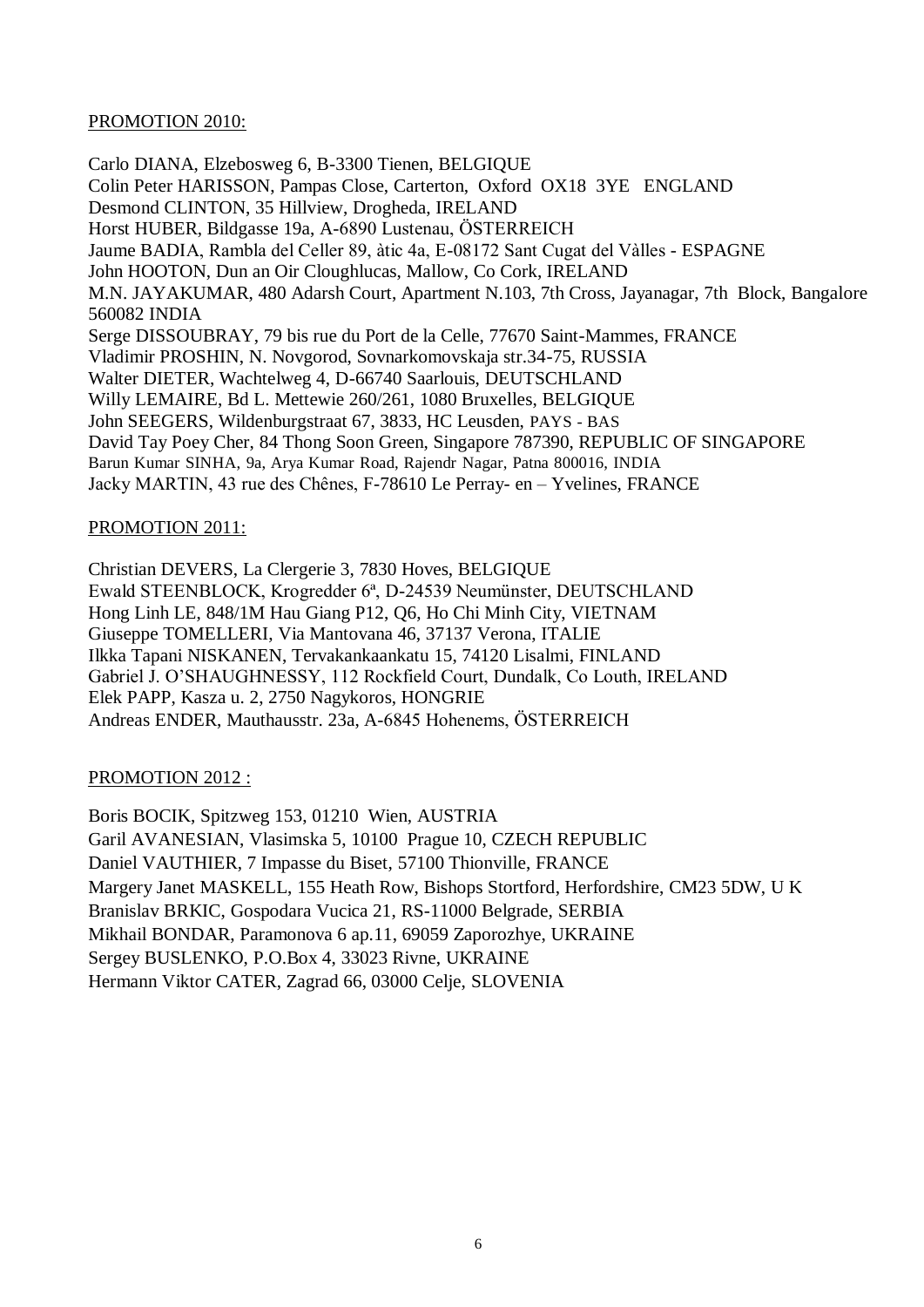# **PROMOTION 2013**

Mr. Neuwald, Khemetergasse 4/3/3, 1230 Wien, Austria Mr. Van Dré, Eigenaarstraat 13, 2460 Tielen, Belgique C.Discart, Hagenbroeksesteenweg 174, 2500 Lier, Belgique O. Suszkiewicz, Rishojvej 56, 4500, Nykobing Staelland, Danemark M.Digard, 10 rue A.Mahieu, 50120 Equeurdreville, France K.Murthy, 422 Third Main Road, Sadashivanagar, 560080 Bengaluru Karnataka, India S.Das, 65 South Behala Road, Natore Colony 700061, Kolkata W.B, India AM Vermaat, Bloemendaal 28, 3247xc Dirksland, Pays Bas Y K Teo, 469 Tamines Street 44 #08-168, 520469, Singapore J. Sneesby, 46 14th Avenue, Walmer, 6070 Port Elizabeth, Afrique du Sud B. Wilkins, 45 River Road, Walmer, 6070 Port Elizabeth, Afrique du Sud H. Rajakaruna, 418/15 Weli Para, 10116 Thalawathugoda, Sri Lanka A.R.Demir, Cumhuriyet Mah.1632 Sk.Meltem Sitesi, 2-F Blok K:3 D:5, 33110, Yenisehir/Mersin, Turquie M.A.Salim, 32-18 102nd Street, East Elmhurst, NY 11369 New York, USA V.A.Nguyen, 59/5A Pham Viet Chanh, District 1, HCMC, Vietnam R.Pugh, 8 Willow Grove, Glandare CF44 8BS, Aberdare – Wales, Grande Bretagne

# **PROMOTION 2014**

Lothar Nöth, Reichenbacher Strasse 20, 97724 Burglauer, Allemagne Luis Alberto Franke, Calle Buenos Aires 583, 1653 Villa Ballester, Argentine Anne Maree O'Connor, 32 French Street, 7250 Tasmania, Australie Josef Palfrader, Hoettinger Auffahrt 1, 6020 Innsbruck, Autriche Michel Gilliot, 61 rue Chevauchoir,7387 Autreppe, Belgique J.P.Fernandez Ferreras, Berangoeta 30, 48640 Berango (Vizcaya), Espagne M Gracia de la Hoz Roch, c/Roger de Belfort 43-4, E43202 Reus, Espagne Fr. G. Vilajuana, Général manso i Sola 18-3, 8600 Barcelone, Espagne Chris Forster, 15 Alverton Geat Linford, MK14 5EF, Milton Keynes, Gr.Bretagne Paul Keene, 4 Stonecroft, Hyde Heath HP65RF, Buckinghamshire Gr.Bretagne Ioannis Lykouris, 70 Kolokotroni street, GR 18531 Piraeus, Grèce Materassi Marcello, Via Aretina N°108, 50136 Firenze, Italie Rizzato Pierluigi, Via Stradon 5/A, 35010 Borgoricco PD, Italie Grasges Fernand, 34 rue Michel Rodange, 9061 Ettelbruck, Luxembourg Synnevag Roald, Sondre Skogveien 6, 5055 Bergen, Norvège Doberlet Vasja, Seljakovo nas.39, 4000 Kranj, Slovénie

# **PROMOTION 2015**

Luk Tin-Shek, 126 Kiu Kiang Street, Sham Shui Po, Kowloon, Hong-Kong Robert Barbarien, C.Serneelsstraat 24, B-2222 Itegem, Belgium Robert Fulton, 14 Locksley Ave, Cumbernauld, Scotland, G67EN Peter Paterson, 7 Ramsey Tullis Drive, Tullibody, Alloa, FK 10 2UD , Scotland Claudio Damian Ricchetti, Gral José G. de Artigas 2091, CP 1416 CABA, Buenos Aires, Argentina